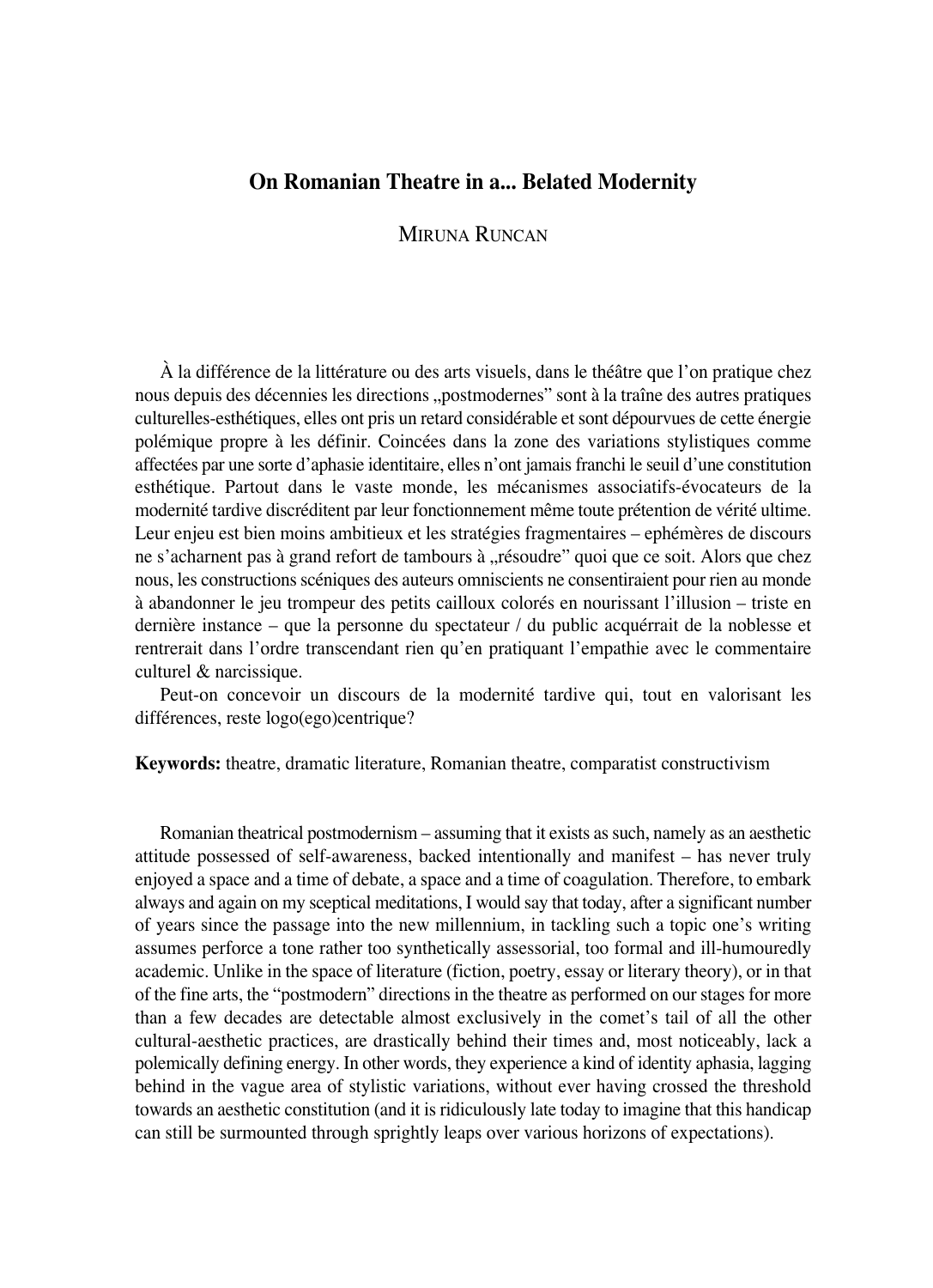Romanian theatre, as it is and such as it is, meaning the theatre on stages, not the one confined between literary covers (which is merely a proposition/challenge to which theatre°makers can choose to react or not), is, in a dismal tradition of sorts, allergic to concepts. It is bohemian and philosophises solipsistically, yet it does not take it upon itself to ask ontological self-legitimating questions. It is, in other words, rather like a spoilt child, bred in luxury, born in the Eastern horizon of bourgeois Romania, as a symbolic product of an urban society in direr need of ornament than of sewerage, of villas with gold polished stuccos than of reliable schools, and of a promenade road than of many roads competently paved. This spoilt child, raised in the luxury that only parvenu sloth can supply (swiftly wiping away the constructive, gruelling, effort that ought to lie behind the circumstances of opulence), has learnt only with great difficulty, if at all, to raise serious questions on its own condition, functions, responsibilities, and powers.

Having swiftly bounced from the condition of budget-assisted figurehead of "national" culture to that of a cultural industry, just as centralised and budget-supported yet intended... "for the working people" (!?!), theatre in Romania has obstinately shunned any currents, trends, tribulations, transformations, changes of discourse or of content, even in the most dramatic moments of its existence. It has chosen rather to... adapt through books, or in other words, to adapt in its formulae, not its anxieties. This was true even in those sorrowful times when theatre was the... only direct and socially open form of artistic expression, as in the last years before the "revocoup". Its heroism of survival, over which there was so much noise for more than a decade after the fall of the Berlin wall, was, to a critical extent, the result of the closure: it was the closure that preserved and exacerbated this "leisure" practice of urban populations, preserving and exacerbating the practices of theatrical discourse already established in the 1960s and '70s. What came about this way was an exponential increase of... "author's (read director's) stylistics", in parallel with the complete shutting off of any space of debate – or even respiration – that bore upon the theatre's very condition for existence.

However odd it may sound, a discussion on Romanian theatre in postmodernity (or, more correctly said, in Vattimo's train, in *late modernity*) seems to me inescapably pained as long as we do not raise enough distance between ourselves and the current literary practice. Without such a distance one could never distinctly grasp the fact that the theatre's condition (self°assumed as often as not) is that of a museum exhibit proud of itself. I am ignorant as to whether the Romanian state of affairs is indeed unique, yet I have long tired to state again and again that the theatrical mainstream keeps banking on the favourable state of affairs, which is that of a prolonged and irresponsible childhood: theatre is because it was begotten, and it must be given because it will be given. Why it was begotten or whether it deserves to receive is... not its affair.

### *Theatre vs. Dramatic Literature*

What I think that one must accentuate from the very beginning, after this long and rather plaintive prologue, is, in Brook's terms, the fact that Romanian mainstream theatre, for its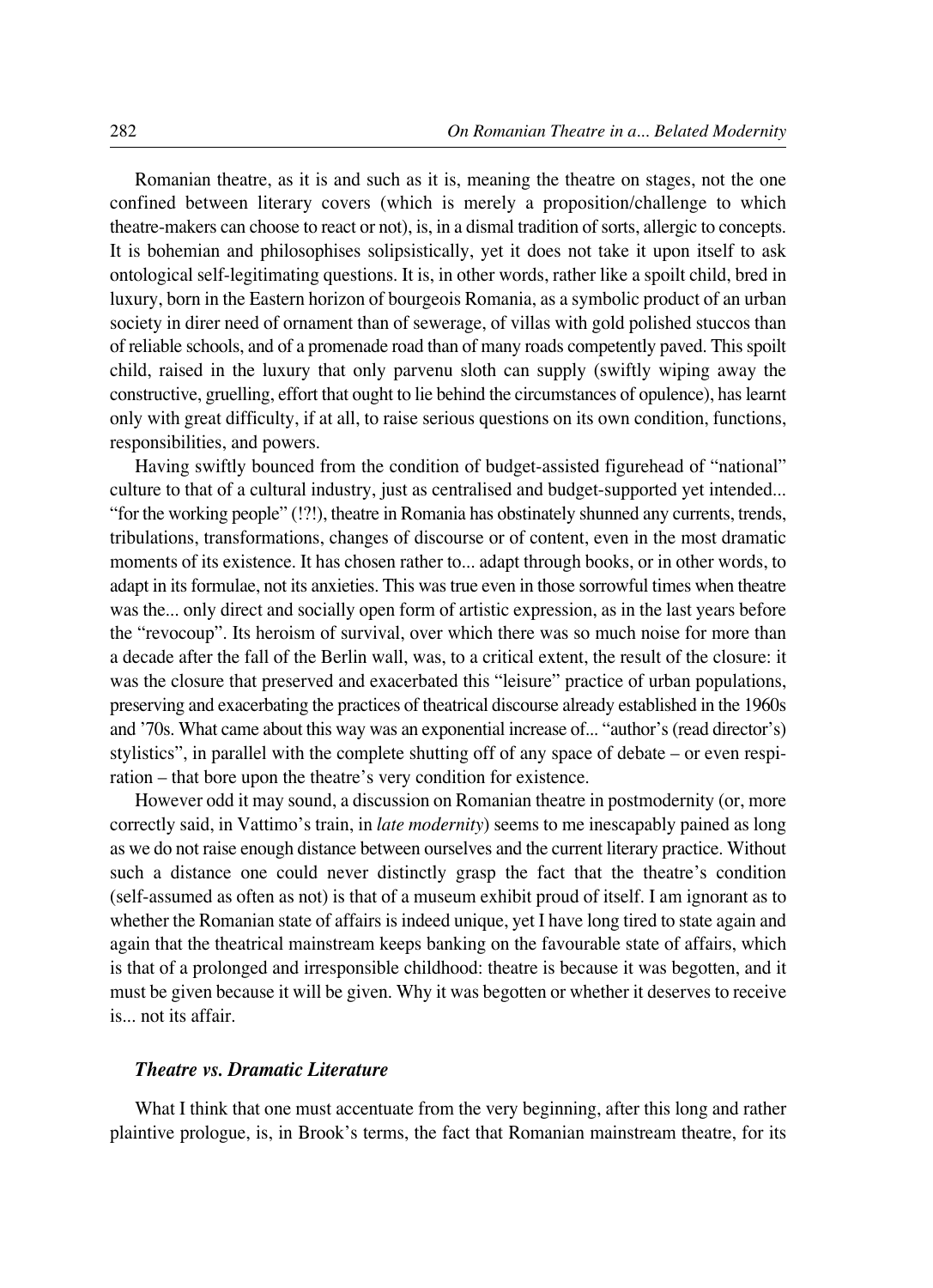greatest part, is quite deadly, in spite of the fact that it is "beautiful" and precisely because it is "kicking". As Brook said, genially, the deadly theatre is indeed "virulently alive".

The first clear dimension, shell-like, surface-like, which strikes you when you look at the late modern theatrical landscape of Romania is the blatant and severe asynchronism between the dramatic literature and the stage production of the last two decades. The post-1989 dramatists, by which I mean those from the first post-revolutionary interval, excluding Matei Viøniec, but to some extent including those in his succession, had no directors, and continue not to. More precisely, **they have no directors from the class of the famous, the iconic, the export-ready**, but merely – in the happiest cases – from the class of professionals, often considered to be just "craftsmen"...

Let us not delude ourselves. The cultural interest in Visniec's post-Beckettian theatre came not so much out of the stage artists' acute need to embrace his theatrical universe, but out of a sense of duty that descended upon certain theatres, urging them to curtsey at a Paris-confirmed "celebrity". The fragmentarily academic dramatic constructions, the collage-like recompositions of theatrical clichés/mythemes signed by Horea Gârbea have hardly, if at all, established any partnerships with directors, which amounted to nothing. Vlad Zografi's texts of the last decade, which, as I never tire to declare, are exceptional, have passed almost unnoticed, despite their excellent reception in literary circles: *Petru* has barely enjoyed two stagings, both much narrower than the ambit of the literary venture (which is in the late modern, reflexive-polemical line that has gained so much acclaim among the British through Howard Barker, among the Germans through Fassbinder, etc., while also receiving a dependable philosophical grounding through thinkers of Sloterdjik's breed). *The King and the Corpse* enjoyed only a few performances, while *Oedipus in Delphi,* a play that has much to offer, even from the point of view of the naked performance, has never been staged.

A much more productive dramatist, because he is much more stubborn in his determination to be professional and comprehensive, Radu Macrinici (master of a singular poetical discourse, stemming both from a palimpsest-like scanning of the successive cultural layers enveloping being and the subject and from obsessive plunges into the individual and the collective unconscious) has been staged by a few fans in provincial theatres, and has come to be "patrimonised" while only one single play by him has ever been put on in Bucharest, namely *The Electric Angel* (directed by Radu Afrim).

In his own fashion, Macrinici is the Romanian dramatist that may, in letter and in spirit, have come closest to a genuinely appropriated trado-modern drive, if we only look at the fact that his texts, at core, thematise the idea of communication: communication that engenders the event – be it comic, tragic, conflictual, or dramatic – but is forever deviant from the causal point, an accidental one, which is that of the character expressing him/herself. Macrinici's world deconstructs the fluid flesh of the word in plain sight, overthrows its significations through an operational "cleansing", and reveals the tragic side of relativism $<sup>1</sup>$ .</sup>

I, at least, still find it inexplicable (if not downright dumbfounding) that some of his most vibrant pieces, genuine carnivals of spirit, fantasy and depth, yet also free constructions, not in the least confined in a sacrosanct rhetoric, overflowing with subtlety and jovial at the same time [such as *A!Frica!* (Rom. *frica* = fear)*,* or *T/\_ara mea* (*M/My Country*)] have never seen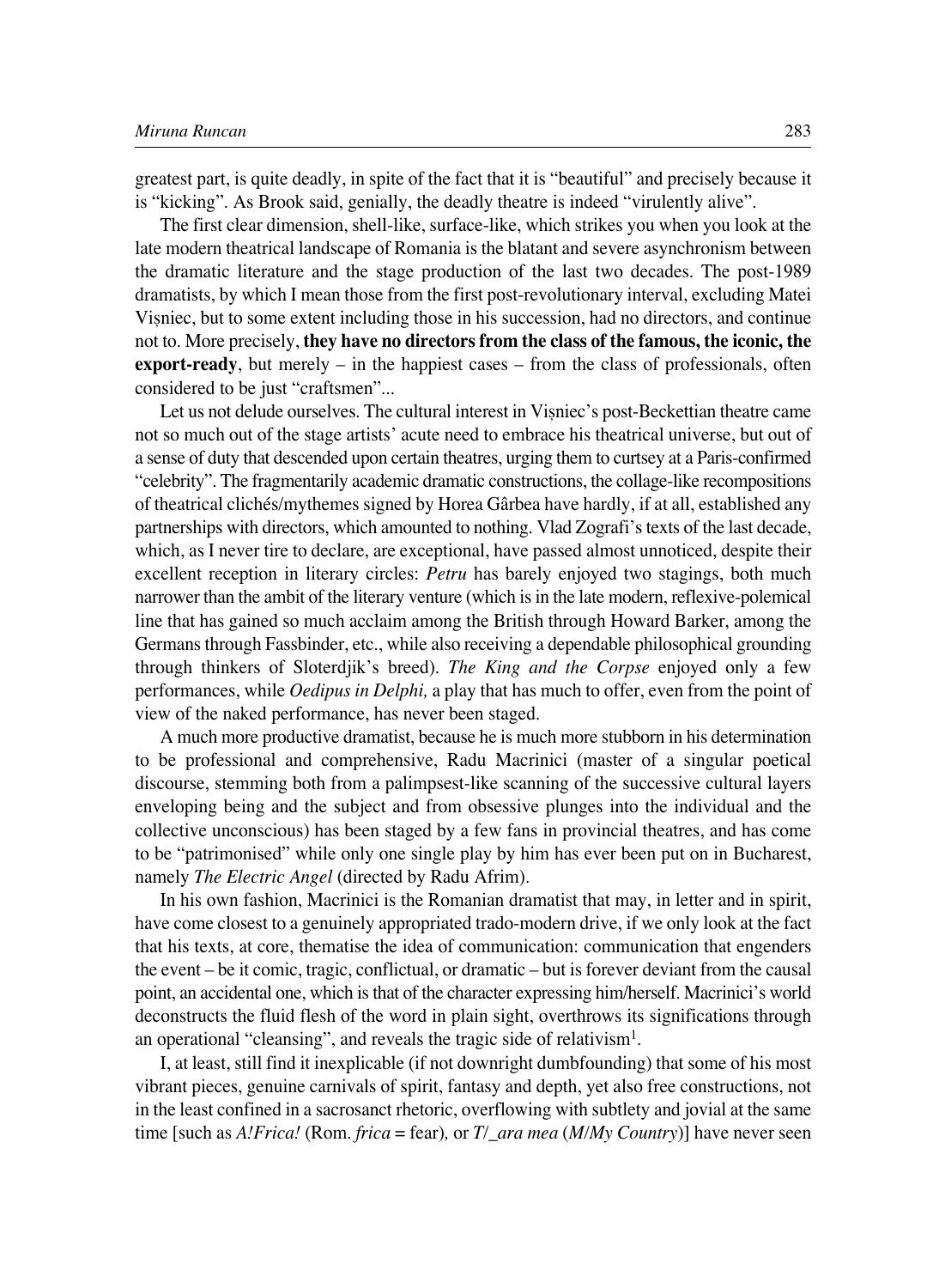the limelight; while others such as *Ping Body* or *Mama Lolita* have only enjoyed one single staging each. The former at least, written almost a decade ago, has finally come to be a show that captured the lively tone and interactive dynamics inscribed in the textual proposal (with Theodor Cristian Popescu as director).

An even more drastic situation is that of the newer generation of dramatists, coming straight from the literary field with lingering traces of that fragmentary and pamphleteering combinatorics, with rebellious pert touches, which is the province of postmodernism taking itself seriously: only one play of Caraman's, *Dead and Quick*, has been performed a few times, yet with no far-reaching consequences, while so many other plays have hardly ever seen the limelight, if at all; Dumitru Crudu has suddenly found himself in the position of an award°winning, yet barely staged, author, the TV production of one of his plays emerging rather like an inexplicable eccentricity. The saddest of all seems to me the case of Saviana Stănescu, a truly original and powerful author even before she left Romania, with a discourse that overtly declares itself postmodern, who has been staged only with works from her poetic-experimental stage, dating from almost a decade before; her theatre still remains a kind of *terra incognita* here, even if *The Inflatable Muse* came out in volume form – and three other plays in an anthology – already two years ago, even if in New York she is increasingly enjoying a well-deserved recognition, and so forth. Yet, as an actress symptomatically said at the radiant première of *Waxing West*: "You mean to say that those Americans really have a theatre?"

## *The Text of Representation as a Comparative Literature Essay*

There is an entire chain of reasons for the prolonged and disproportionate disinterest of directors belonging to the now peaking generation in dramatic texts contemporaneous to them/us, both Romanian and foreign. The prime reason comes directly from the protracted process of preservation that we have talked about in the prologue. On it a lot has been written (much by myself). Briefly put, we are talking about a two-headed dragon, one head full of the **mythology of the theatrical work as an auctorial work**, the other full of the **obsession of an essayistic°cultural°anthropological°comparatist constructivism**.

Formed, for their great majority, in a period (the 1970s) when the idea of a salvation through culture was maturing and one acquired a "personal" voice shaped on the templates (both abstract and psychoanalysis-dependent) of thematicism and archetypalisation, today's top directors, with very few exceptions, opt for performance as commentary. That, in semiotic terms, translates as a *dramatic text* lyrically constructed by none other than the directors themselves and "one use only": this text is "cut out" to the direct and almost tutorial benefit of the *text of performance*, which is the finite show, the way we take it in sitting in the theatre hall. Most of the times, even if deep underneath the autonomous literary, classical, text still exists, the dramatic text generated by the director does not mean to be a mere interpretation of this fundament, but proceeds from it and uses it as a block start, in an adventure of reading very similar to that of the oneiric collage, driven partly by the vocation of self-portraiture, partly by that of a journal of readings/ideas.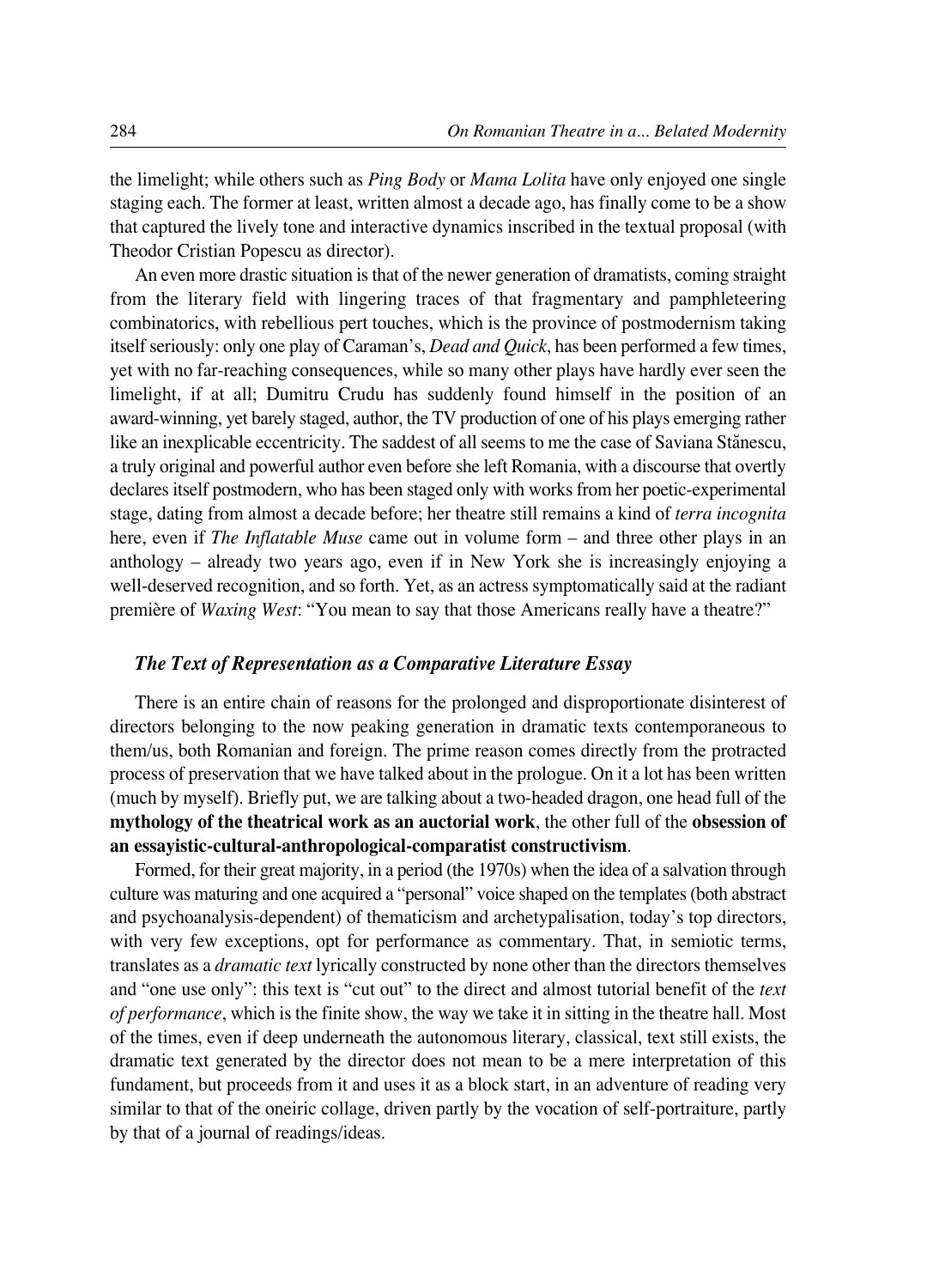#### *Miruna Runcan* 285

There would be nothing unusual here, let alone anything bad. Except that the creative freedom set on a bibliographic-comparatist foundation has gradually become a ready-packed recipe for commercial success (in the eyes of the critics and of the producers-exporters, not in those of living audiences, which clap in timid astonishment and shrug as they leave the hall).

One may then justly speak of collage techniques and of the inter- and trans-textual de°centering that sweeps the archetypal away with the force of an imagistic tsunami as used to happen in Purcărete's large and polemically baroque compositions, such as *Ubu Rex with Scenes from Macbeth*, *Phaedra*, or even, more recently, in *Closing Night at the Fun Fair*). One may also speak of intertextuality substituting paradigm in the construction of significations (or, to put it differently, of the fact that the show begins to speak only vaguely about something, freely evoking other works instead; this shift is visible in the distance reached by Purcărete after *The Danaides* and by Mona Chirilæ after *Servant for Two Masters*); or of the metalinguistic siege on the actual poetics of performative discourse (or, to put it differently, of the fact that the show directs its strategies chiefly towards exposing its own stylistics, as it happens in some of Tompa's celebrated shows, from the unparalleled *Bald Singer* to his much more edgy *Hamlet* or his recent *Lear*). One may just as well speak of the tendency for cultural contaminations to substitute themselves – excursionistically, even walking with kitsch on kitsch – to the message-bearing construction, pulverising the semantic flux (as it frequently happens in many of the serial constructions by Mihai Măniu iu, increasingly independent of verbalisation, from *Sæptæmîna luminatæ* to *Mr Leonida,* and from *The Wedding* to the recent *A Hot Summer on the Iza*). And so on, in many gestures of "adaptation" to the late modern discourse procedures. Such adaptive appearances may even push one unsuspectingly towards the most dangerous of confusions: believing that one has sufficient elements to speak of an aesthetically constituted late modernity in the Romanian theatre.

Nonetheless, right from the outset, between Bob Wilson's dream of shaping the discourse of oneiric images, which defied any centralising/universalistic pretension, and the endless, "journal of ideas"°like, re°readings, or even quotes through self°quoting, of our great productions of the last decade **there is a considerable, and not purely formal, distance**. This distance relies, dramatically and self-destructively, especially on the "functional" mimicking of the largest associative freedom, while the **semantic nuclei**, such as they are, **are forever and totalitaristically universalistic**.

Differently put, how is it that nobody finds it strange, or at least discomforting, that the seamy and lyrical, self-exploring, theatrical discourse of the great Romanian shows is inexorably centered on the "great themes"? Man, sin, atonement, the religious condition, DEATH? (Not Mr. Jones's death, but the eternity of death…!) Temptation, the condition of the "chosen" man (the tragic hero again, what do you know!), the great migrations, the clashes and contaminations between civilizations, the end of history...? These are as many – plus a few more (but not a lot more) – topoi/themes, all preserving the (unacknowledged?) pretension of re°centering, of the final paradigm, even if merely a nostalgically reminiscent one, manifest through dazzling personal collages, sub- and sur-realist. All of them enforce the unique voice of a total author at the directing desk, who temporarily (yet this impermanence has lasted for decades now) usurps the position of the prophet.